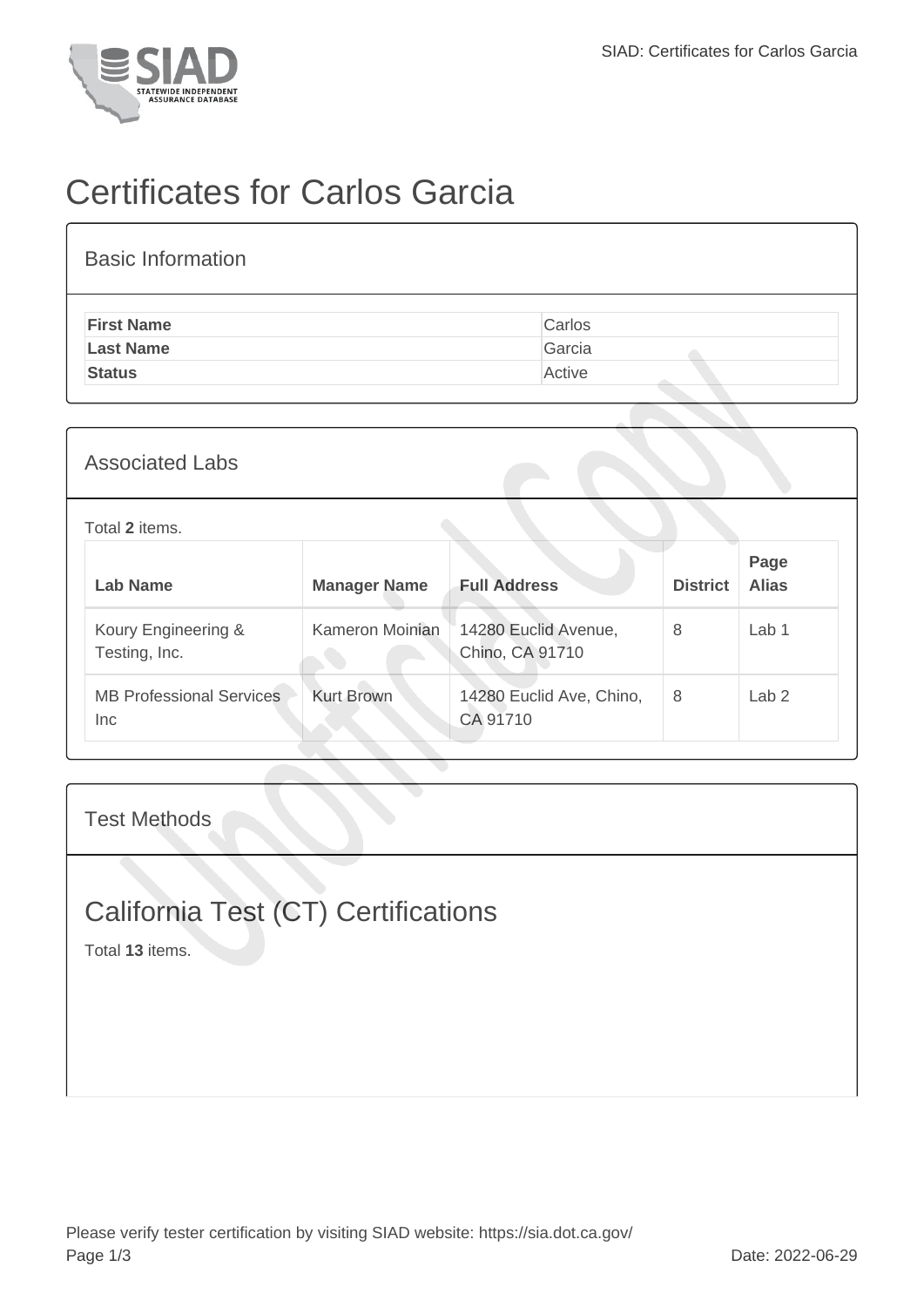

| <b>Test Method</b>                                                                            | <b>Expiration</b><br><b>Date</b> | <b>Status</b>  | <b>IA Responsible</b> | Within<br>Lab(s)<br><b>Scope</b> | <b>Comments</b>   |
|-----------------------------------------------------------------------------------------------|----------------------------------|----------------|-----------------------|----------------------------------|-------------------|
| CT 125 AGG Sampling -<br><b>AGGREGATES (JTCP -</b><br><b>HMA I / S&amp;A)</b>                 | 2019-11-15                       | <b>Expired</b> | Seree Yenjai          | Lab $1$ ,<br>Lab <sub>2</sub>    | (No)<br>comments) |
| CT 125 HMA Sampling -<br>HMA (JTCP - HMA I)                                                   | 2019-11-15                       | <b>Expired</b> | Seree Yenjai          | Lab <sub>2</sub>                 | (No<br>comments)  |
| CT 231 Relative<br>Compaction - Nuclear<br>Gage                                               | 2022-06-16                       | <b>Expired</b> | <b>Ashley Shaw</b>    | Lab $1$ ,<br>Lab <sub>2</sub>    | (No)<br>comments) |
| CT 504 Air Content of<br><b>PCC - Pressure Method</b><br>(JTCP - PCC)                         | 2025-12-11                       | Active         | Sarbjit Grewal        | Lab $1,$<br>Lab <sub>2</sub>     | (No)<br>comments) |
| CT 518 Unit Weight -<br>PCC (JTCP - PCC)                                                      | 2025-12-11                       | Active         | Sarbjit Grewal        | Lab $1$ ,<br>Lab <sub>2</sub>    | (No<br>comments)  |
| CT 523.1 Section B.1 &<br><b>B.2 Flexural Strength</b><br>(Field Fabrication)<br>(JTCP - PCC) | 2025-12-11                       | Active         | <b>Ashley Shaw</b>    | Lab $1$ ,<br>Lab <sub>2</sub>    | (No)<br>comments) |
| CT 523.2 Section B.3<br>Flexural Strength (Lab<br>Test)                                       | 2019-11-15                       | <b>Expired</b> | Seree Yenjai          | Lab $1$ ,<br>Lab <sub>2</sub>    | (No)<br>comments) |
| CT 533 Ball Penetration<br>- PCC                                                              | 2022-06-16                       | <b>Expired</b> | <b>Ashley Shaw</b>    | Lab $1,$<br>Lab <sub>2</sub>     | (No)<br>comments) |
| CT 539 Sampling Fresh<br>Concrete (JTCP - PCC)                                                | 2025-12-11                       | Active         | Sarbjit Grewal        | Lab $1,$<br>Lab <sub>2</sub>     | (No<br>comments)  |